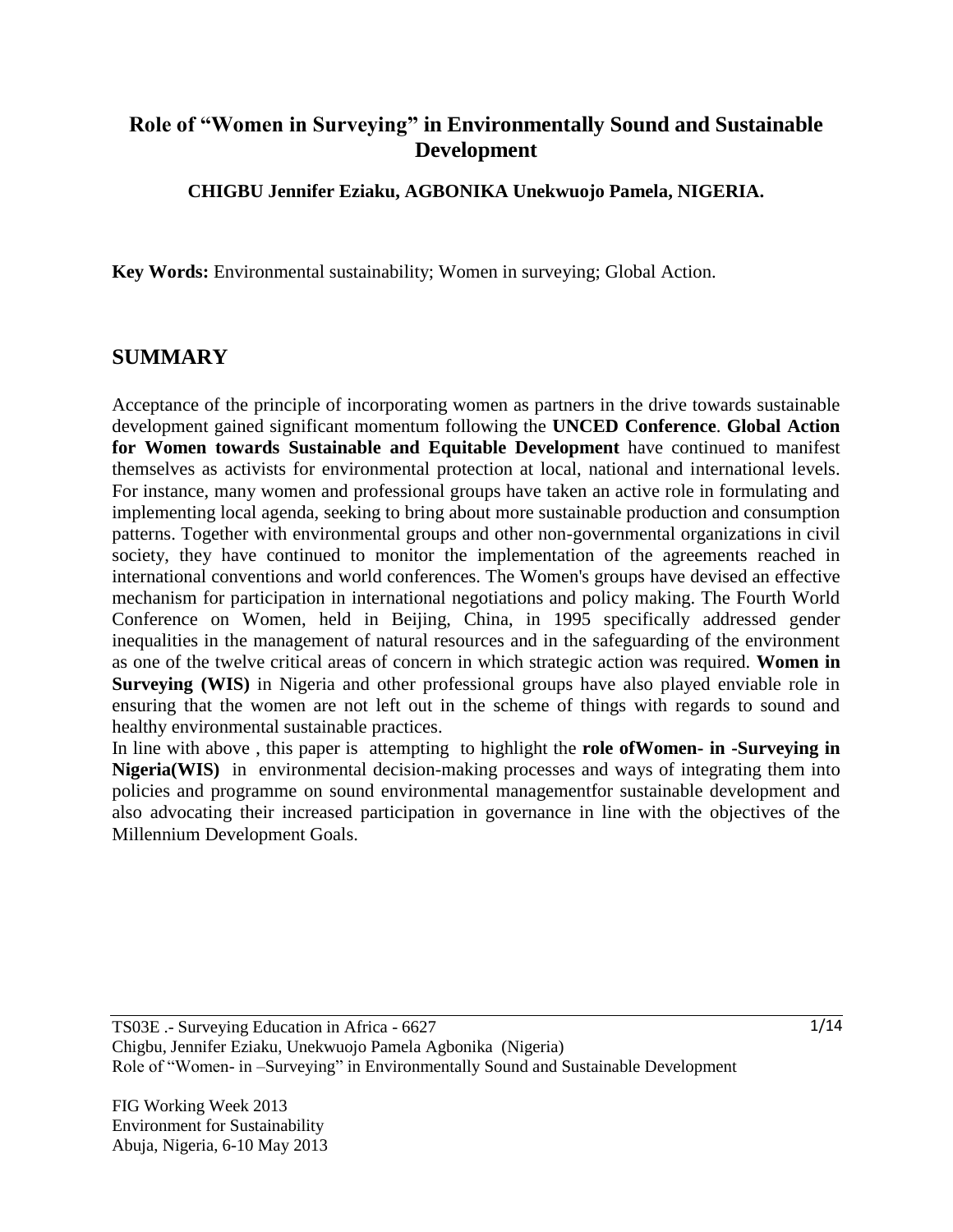# **Role of "Women in Surveying" in Environmentally Sound and Sustainable Development**

**CHIGBU Jennifer Eziaku, AGBONIKA Unekwuojo Pamela, NIGERIA.**

# **1. INTRODUCTION**

The issue of environmental sustainability presents one of the biggest challenges to the survival or otherwise for the modern society. Environment and ecosystem degradation is the result of the dynamic interaction of socio-economic, institutional and technological activities. Everything that we need for our survival and well-being depends, either directly or indirectly, on our natural environment. Sustainability creates and maintains the conditions under which human beings and nature can exist in productive harmony, that permit fulfilling the social, economic and other requirements of present and future generations. Sustainabilitymeans refusal or inability to rob from the future to pay the bills for today. An environmentally sustainable society satisfies the basic needs of its people without depleting or degrading its natural resources.

The World Commission on Environment and Development (WCED) or the Brundtland commission named after its chairperson, Former Norwegian prime minister, Mrs. Gro Harlem Brundtland defined the concept of sustainable development more precisely in its report "Our Common Future" as development that meets the need of the present without compromising the ability of the future generations to meet their own needs (WCED, 1987).The publication paved way for the United Nations Conference on Environment and Development (UNCED) held at Rio de Janeiro in 1992 and seconded by the Habitat Conference at Istanbul, 1996, which alsoemphasized on the need for sound environmental management.

At the Rio de Janerio conference, the concept of sustainable development became popularized due to its emergence as one of the key resolutions of the United Nations Conference on Environment and Development (UNCED). An important feature of the concept of sustainability is that it links the present to the future. This aptly illustrated in the figure 1.0 which concisely illustrates all the factors to sustainable development which includes social justice, ecological integrity and economic prosperity.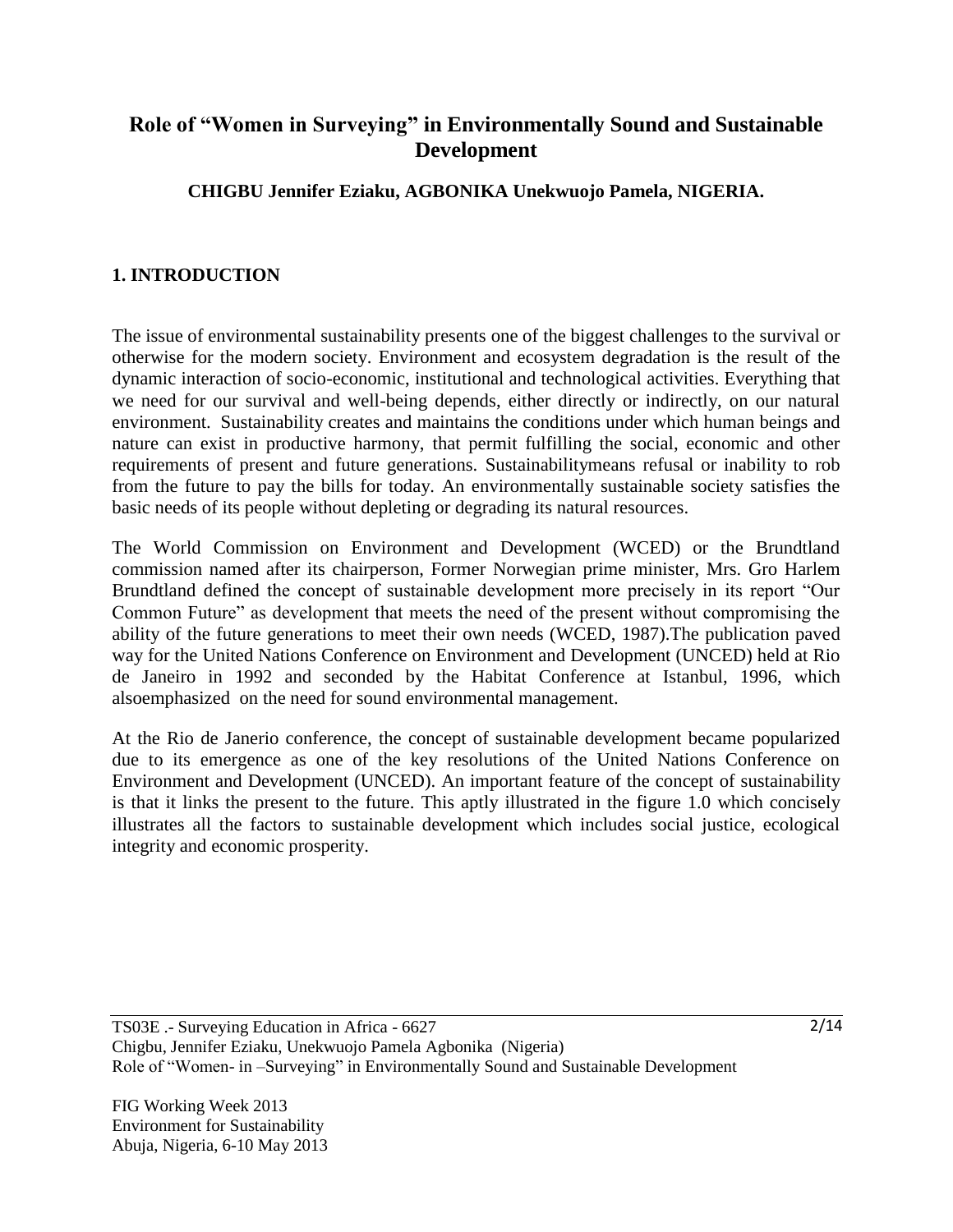

Fig.1.0. Diagram illustrating sustainable development. (Source: United Nation International Research and Training Institute for Advancement of Women working draft).

The concept is also explicit in its understanding of equity: Inequity is the largest environmental problem in the world; it is also a fundamental development problem. The Brundtland commission explains how environmental stress is often the result of the growing demand on scarce resources and pollution generated by rising standards of the affluent. We have to recognize that poverty itself on the hand creates environmental stress in different way. Those living in abject poverty are often pushed to destroy their immediate environment in other to survive.

Indeed, sustainable development recognizes thatthere can be no improvement in standards of living, no eradication of poverty, without wise use of scarce natural resources that minimizes the impact of our actions on the wellbeing of our children and grandchildren.

#### **1.1 Challenges of Sustainable Development Globally**

There is evidently no generalized consensus as to the exact order or contents of environmental problems affecting humankind. Nevertheless, it can be suggested that the majority of scientists would acknowledge that the more critical problems endangering humankind's survival on planet Earth include, at least, the following: the depletion of the ozone layer, global climate changes, and the accumulation of toxic chemical or radioactive wastes, the human over-appropriation of biomass, and the loss of biodiversity.

Other problem include nuclear accidents and other specific forms of radioactive contamination, acid rain, air and water pollution, desertification and other forms of land degradation, depletion of natural resources, and floods. The new European development policy requires that environment and sustainable management of natural resources be treated as a cross-cutting issue to be integrated into all development activities. It can also be included as a focus of action in country and regional support strategies, for example through support for:

TS03E .- Surveying Education in Africa - 6627 Chigbu, Jennifer Eziaku, Unekwuojo Pamela Agbonika (Nigeria) Role of "Women- in –Surveying" in Environmentally Sound and Sustainable Development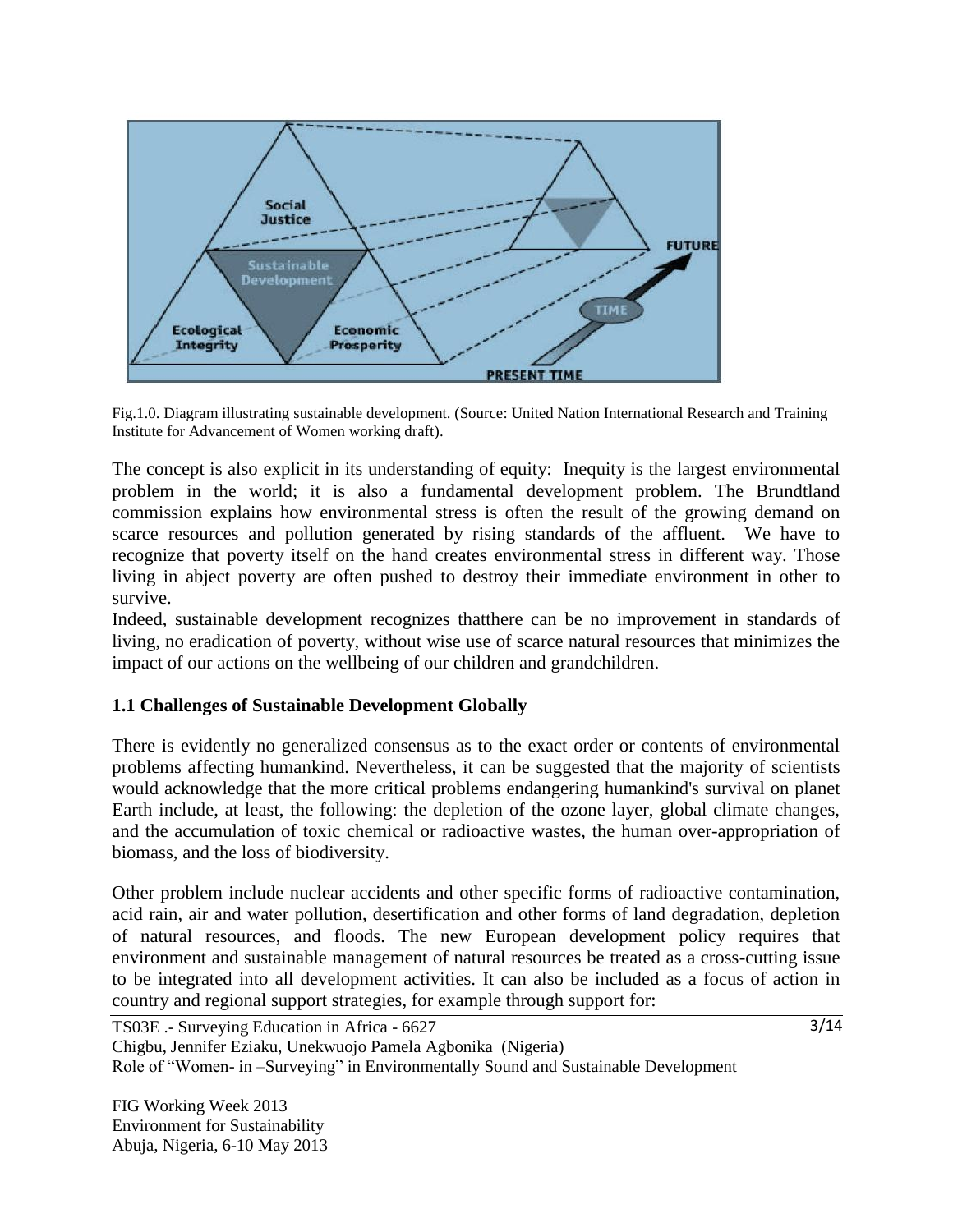- management and protection of **forests, water, marine resources** and **biodiversity**
- access to **sustainable energy**
- **climate change** , **desertification** and **soil degradation**
- sustainable management of **chemicals and waste**
- sustainable **production and consumption**

In January 2000, the leaders of 189 countries agreed on a new vision for the future – one with less poverty, hunger and disease, greater survival and improved health for mothers and infants, children with primary education, equality for women, and a better environment.It is a vision of a world in which developed and developing countries work in partnership for global development.

For this vision to be realistic the resources has to be managed sustainably and fairly whichis fundamental to achieving the UN"s millennium development goals.The Millennium Development Goals provide a framework for this vision, with targets by which to measure progress. The MDGs are:

- Eradicate extreme poverty and hunger
- Achieve universal primary education
- Promote gender equality and empower women
- Reduce child mortality
- Improve maternal health
- Combat HIV/AIDS, malaria and other diseases
- Ensure environmental sustainability
- Develop a global partnership for development

The overall objective of the MDGs is hinge on achieving and ensuring environmental sustainability. This landmark goal cannot be realized without the integration of the female gender in the overall development process.

#### **2. CONTRIBUTIONS OF WOMEN TOWARDS SUSTAINABLE DEVELOPMENT:**

There is growing evidence that women in several countries around the world are taking central roles in the grass-roots environmental movement. And there is increasing belief that developmental policies that do not involve women will not be successful in the long run.

The Platform for Action, adopted by the Fourth World Conference on Women in Beijing in 1995, identified the need to involve women more actively in environmental decision making at all levels as well as to incorporate the gender perspective in all strategies leading to sustainable development (Chelala, 2001).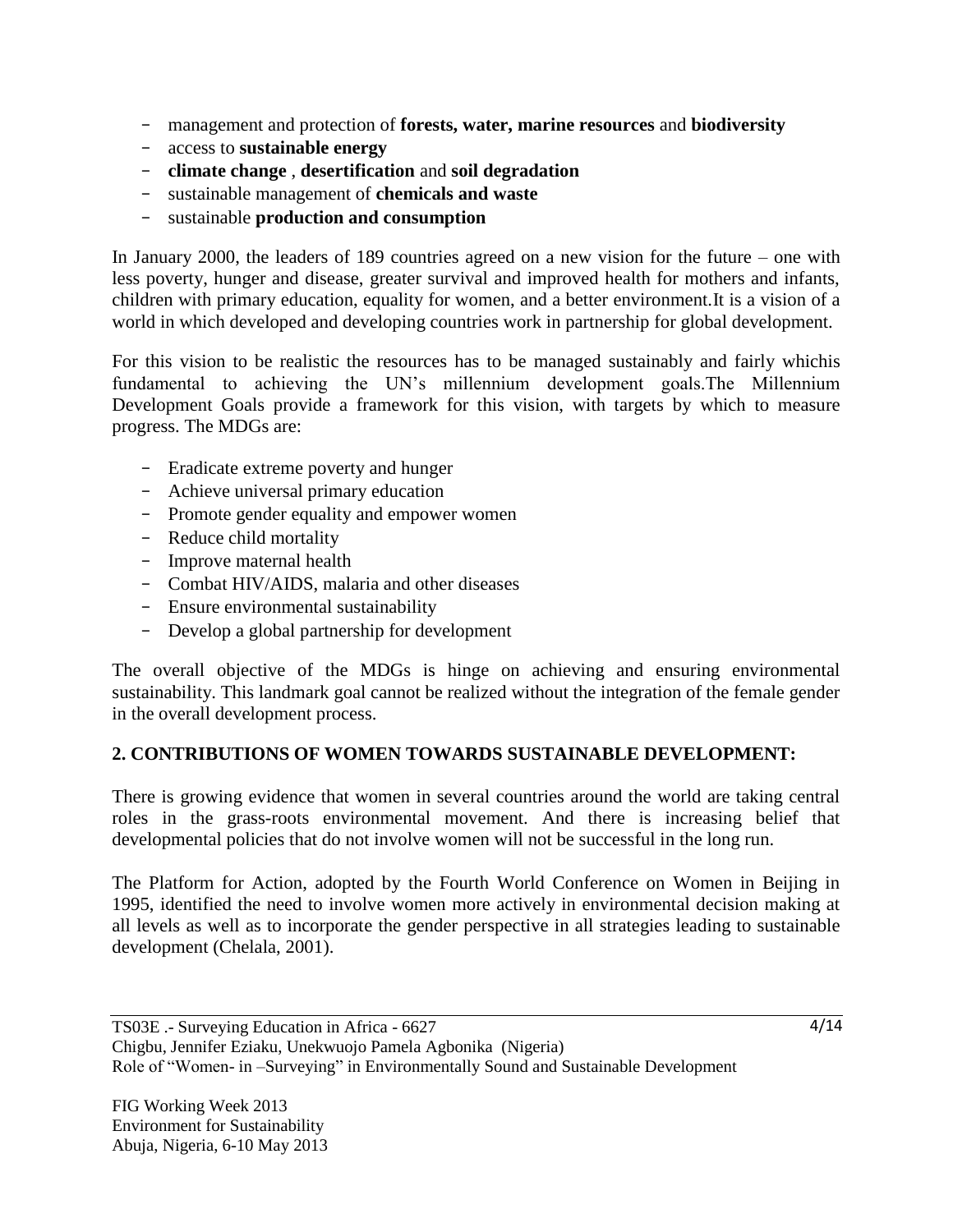Since the end of the 1980s, the emphasis on women as the victims of environmental degradation has been gradually superseded by one in which women are seen as resource managers. This reflects a shift in the way women came to be seen by the development establishment, from passive aid recipients to active agents of change. Since resource management is seen to be a critical element of sustainable development, it has been stated that women's full participation is essential for the attainment of sustainable development (World Resources Institute, UNEP, UNDP 1994; UNFPA 1992).

Three interrelated propositions have been made to show the link between women's empowerment and sustainability.

First, it has been contended that women have a greater moral commitment to the environment than men. According to Jiggins(1994), the female participants in the Women's World Conference on the Environment noted that one of the main reasons for their involvement in environmental activism was their concern for the well-being of future generations, and that male respondents ranked this interest much lower in their list of concerns.

Secondly, it has been argued that this greater commitment is reflected in the way women's grassroots movements have undertaken positive actions to protect the environment.

Thirdly, given their moral commitment, the existence of women in the decision-making process at all levels would make a significant difference in actions that affect the environment. The rationale is that women, by reason of their values and attitudes, their penchant for protecting the environment, could make a qualitative change in the decision-making process of institutions that will significantly contribute to the achievement of sustainable development. (Zakharova, 1996).

### **2.1 Women in Quantity surveying and sustainable construction**

In order to balance the economic equation of sustainability and affordability at a practical level, the women in Quantity Surveying can follow what is called The Ten Commandments for sustainability in design and construction. They are:

- Re-use existing buildings: Re-using existing buildings reduces costs and is quicker.
- Design For minimum waste: Make designs simple and with re-use in mind.
- Aim for lean construction: Avoid over specification and use pre-assembly and repetitive components wherever possible.
- Minimize energy in construction: Use minimum quantities and avoid energy intensive materials like aluminum and cement.
- Minimize energy in use: Make best use of the natural environment. For example, open and close windows, rather than use air conditioning.
- Don"t pollute: Dispose of waste and discharges sensibly. Make efficient use of the existing transport infrastructure.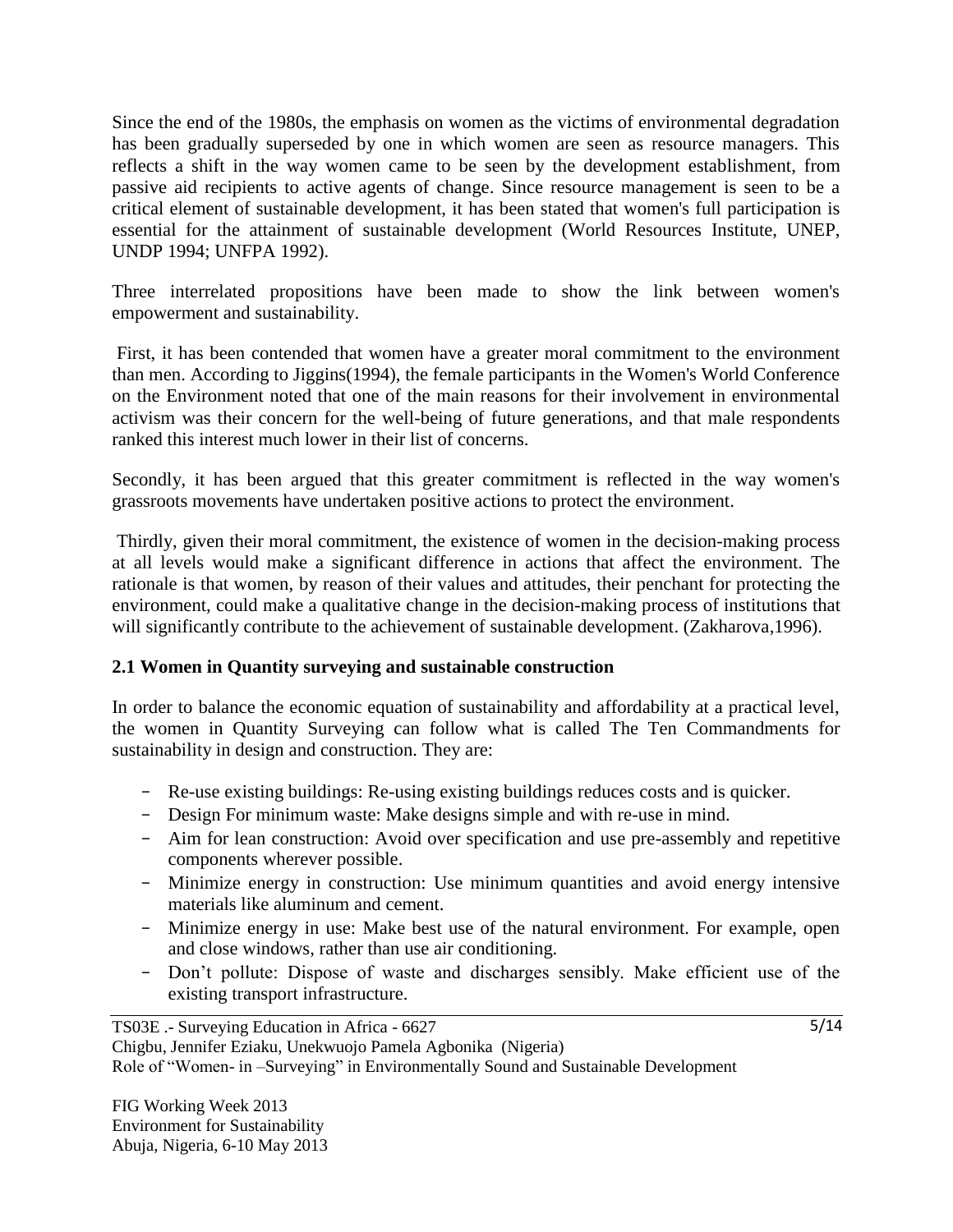- Preserve and enhance biodiversity: Protect the natural habitat.
- Conserve water resources: Recycle rain and waste water.
- Respect people: Build community relations and provide public information. Look after staff with regard to Health and Safety.
- Set targets: Targets should be set for the reduction of energy used, embodied energy, transport and waste. Setting targets is also a way of measuring achievements.

The Quantity Surveyor is an integral part of the property life-cycle and can influence other sectors of the property industry. The women in property industry as a whole need to:

- increase awareness in social responsibility
- increase awareness in sustainable construction
- continue to develop technology that can make currently expensive sustainable methods more economically viable in the future
- aim for every development to be constructed using measured sustainable methods.

#### **2.2 Women Engineers In Sustainable Development**

The engineers of the future must be much more interdisciplinary. Engineers have to join forces with biologists, chemists, meteorologists, economists, planners, political scientists and community leaders in unprecedented ways to lead society on a sustainable path. There should be need for clean engineering solutions, intelligent modifications of nature, balance between global risk and safety.

The women engineers should be at the forefront of Green engineering campaign. Green building (also known as green construction or sustainable building) refers to a structure and using process that is environmentally responsible and resource-efficient throughout a building's life-cycle: from siting to design, construction, operation, maintenance, renovation, and demolition. This requires close cooperation of the design team, the architects, the engineers, and the client at all project stages. The Green Building practice expands and complements the classical building design concerns of economy, utility, durability, and comfort.

Although new technologies are constantly being developed to complement current practices in creating greener structures, the common objective is that green buildings are designed to reduce the overall impact of the built environment on human health and the natural environment by:

- Efficiently using energy, water, and other resources
- Protecting occupant health and improving employee productivity
- Reducing waste, pollution and environmental degradation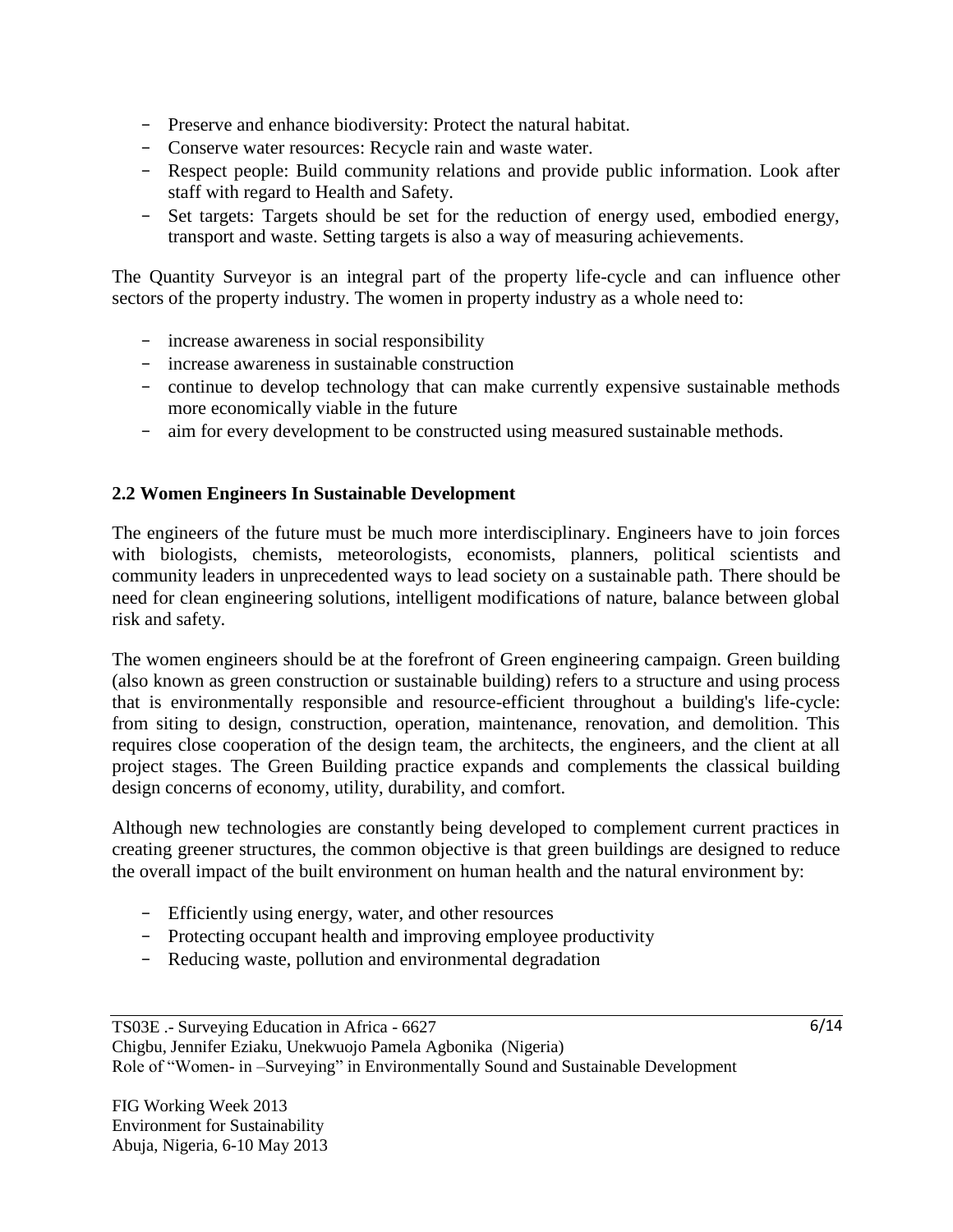The women engineers should change the focus of training from being on controlling pollution and waste once created and on remediating environmental damage, to reducing or eliminating pollution and wastes generation at the source.

#### **2.3 Women Planners And Sustainable Development**

The role of female planners cannot be underestimated.Sustainable physical development and management of human settlement hinges greatly on the effectiveness of physical development plans. This involve the reconciliation of land uses, provision of the right site for the right use, control of development, provision of facilities, services and public goods, preservation, protection and conservation of resources, preservation of heritage among others (Oduwaye,2009).Urban and rural planning are services and do not necessarily result directly into goods. It is judged by the outcome of the implementation of the planning provisions and programmes. They provide plan-document to be used for physical development of the human habitat. Therefore, planning documents are vehicles for environmental development. With the use of a plan diagram backed-up with legislative guidelines and administrative reports planning documents set the direction of future growth. The women planners have to make sure that the plan, guidelines and report will be such that will lead to a sound and sustainable development. To achieve this, the women planners have to be adequately represented in the legislative (i.e the decision making body of the country) where the decision for the guidelines are been taken. Bing in the legislative will also assist them in carrying out the eight programmes as outline by UNCED Agenda 21

- Promotion of adequate shelter for all;
- Improvement of human settlement management;
- Promotion of sustainable land use planning and management;
- Promotion of integrated provision of environmental infrastructure;
- Promotion of settlement planning and management in disaster-prone areas;
- Promotion of sustainable construction industry activities and
- Promotion of human resource development and capacity-building for human development.

#### **2.4 Role Ofestate Valuers / Surveyors**

The Estate Valuers' or Surveyors play the following enviable roles in the environment:

- Provide advice on site selection
- Prepare feasibility and viability appraisals of housing development schemes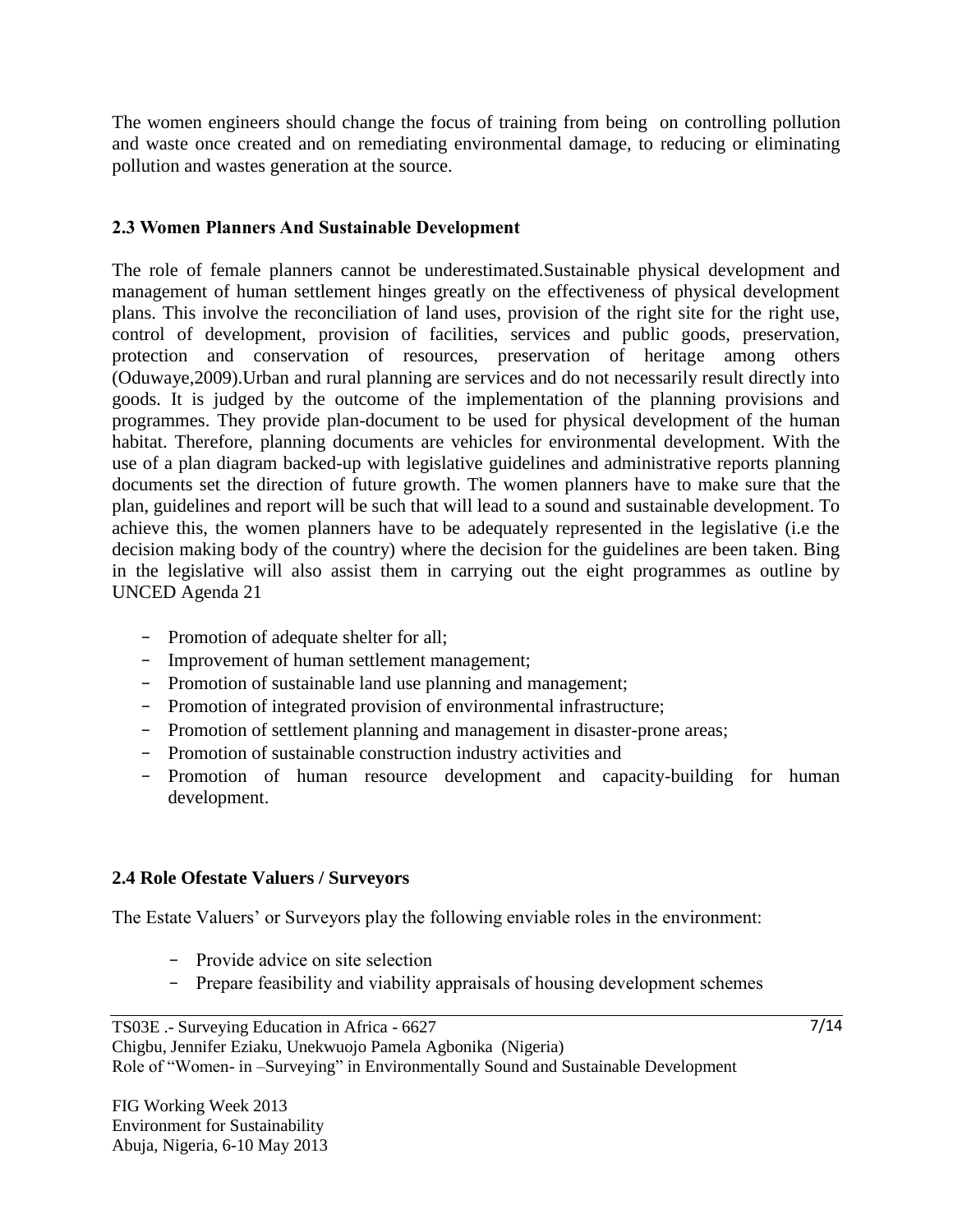- Sourcing of funds on large housing schemes on behalf of clients
- Acts as project team leader
- At post construction stage he takes charge of the management and maintenance to ensure the property continues to command the economic rent and prestige to the property owner

# **2.6 Women- In- Surveying In Nigeria (Wis)**

The Nigeria Institution of surveyor's which was established in 1934, was one of the oldest organized professional Bodies in Nigeria. The Institution was initially as "Licensed Surveyors Association" which was later renamed the "Land Surveyors Association of Nigeria" with the late Surv. C. T. Olumide as chairman, whose memories is now engraved in an annual lecture tagged "OLUMIDE MEMORIAL LECTURE". In 1966, the present name "Nigerian Institution of Surveyors" was adopted. The Nigerian Institution of Surveyors is the umbrella professional organization for all surveyors in Nigeria, whether in private practice, Government or Academia.

Women- in -surveying (WIS) is the women arm of the Nigerian Institution of Surveyors. Women-in-Surveying in Nigeria as a professional body started about ten years ago under the leadership of Surv F.K. Omatsola fnis and the membership of this Association currently is about two hundred and fifty .The essence of this feminist gender arm of Nigerian Institution of Surveyors borders on the pursuance and achieving of the objectives of MGDs.

Surveying particularly had for decades been monopolized by the men but today the story is quite different, despite the challenges faced by women in surveying profession, the hardworking andcommitted female Surveyors have made land mark achievementsfor example, the first woman Surveyor General of the Federal Republic of Nigeria was Late Mrs. Yinka Adekoya. In Lagos state of Nigerian the first female surveyor to become permanent secretary was Alhaja I.O Fassai..These women have contributed in no small measure in the upliftment of professionalism during their reign.

# **2.7 The Role of Women- In -Surveying (Nigeria)**

A Surveyor is a professional person with the academic qualification and technical expertise to practice the science of measurement; assemble and assess geographically related information; use that information for the purpose of planning and implementing efficient administration of the land, the sea and structures thereon; and instigate the advancement and development of such practices (Asoegwu, 1996, Kufoniyi, 1997).

Magel (2005) observed that"Surveyors should play a visible role in the society and that they should also be actively involved in the provision of reliable data for planning, contributing meaningfully to urban and rural development, valuation and real estate management and environmental decision making. Much cannot be achieved in this regard if the women surveyors are neglected or relegated to the background. This responsibility placed on Surveyors to ensure

TS03E .- Surveying Education in Africa - 6627

Chigbu, Jennifer Eziaku, Unekwuojo Pamela Agbonika (Nigeria)

Role of "Women- in –Surveying" in Environmentally Sound and Sustainable Development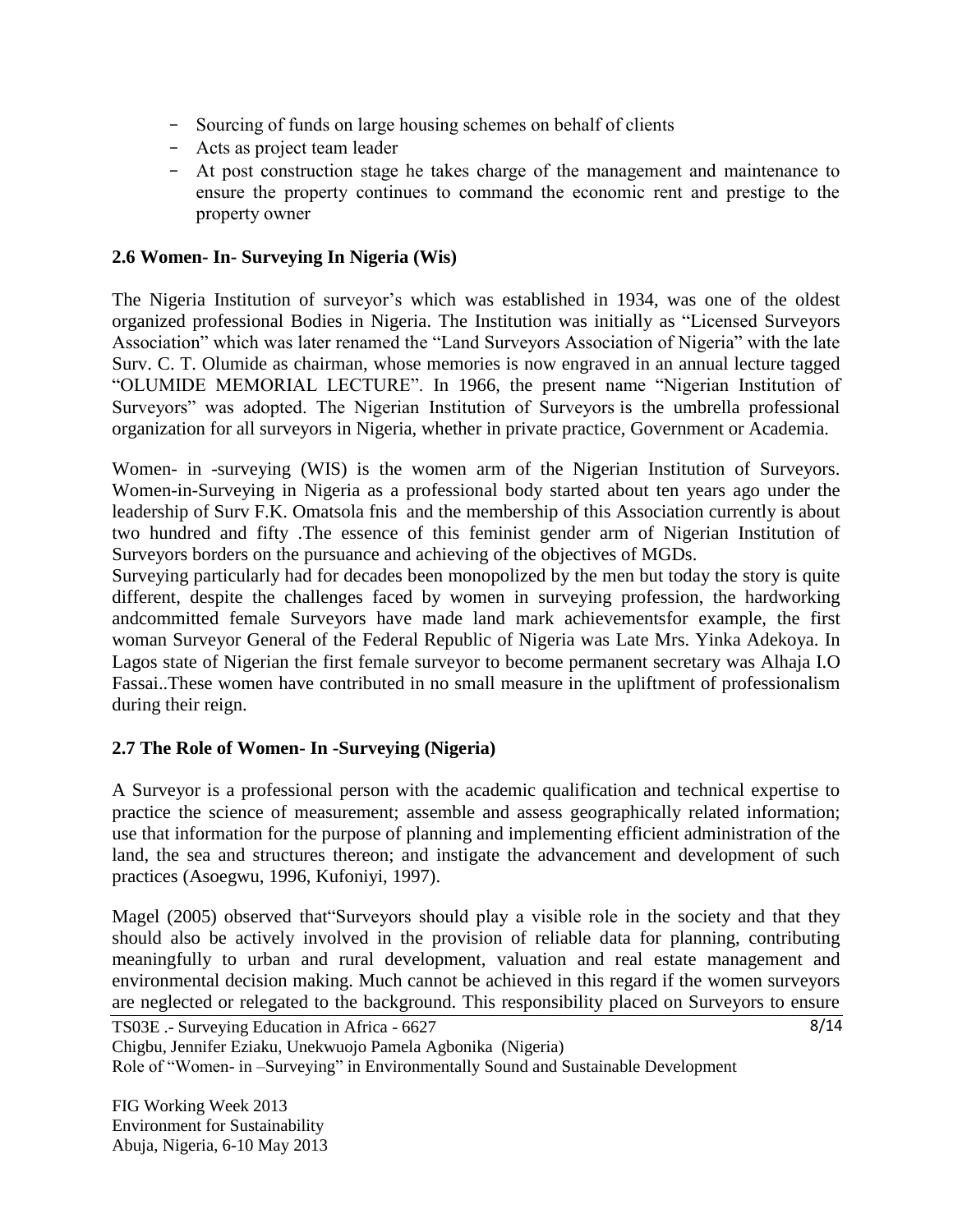that the environment is ordered is a holistic one. Thus, there is need to harness the enviable contributions of women in surveying

Because Women Surveyors by their nature are "enablers for the local people and the less privileged", mediators between citizens and authorities and Advisors to politicians and state institutions", they are very compassionate in their professional practice.

A nation cannot have any meaningful development without adequate and up-to-date geoinformation. This is evident in engineering constructions and civil works (new roads, bridges and high rising buildings), location based services like communication lines, power, and steel, sewage lines etc. Before any meaningful or sustainable development is achieved the Surveyor or the Geospatial expert must provide the pertinent information or baseline data for engineering designs and subsequent construction works. Women Surveyors have the track record of been amongst the industry"s best as they are not known in any way to compromise standards and best practices.

Women Surveyors are actively involved in the provision of geospatial data required for planning and execution of associated projects for sustainable development. They are known also to have contributed in providing environmental data that aids in reduction of environmental vulnerability hazards such as natural disaster, desertification, flooding, collapse of houses and bridges.

Women in surveying like their male counterparts also have contributed in the production of large scale plans which are fundamental datasets for development and planning of educational facilities, health, recreational and security etc.

In terms of Housing, their roles cannot be underestimated. Most female Surveyors are GIS experts and their professional inputs have aided the government in the provision of materials for title regularization, ensuring guidance on the location of health and educational facilities as well as the location of police stations and other infrastructures.

For a Nation to have sustainable roads, Surveyor needs to set out roads, provide their height and other necessary information that will enable the Highway Engineer to design and construct good roads.A good number of women Surveyors are actively involved in this sector.

There is need to integrate the Women - in –Surveying in Nigeria into all facets of the geospatial data provision for use in development of the spatial data infrastructure policy of Nigeria for sustainable development.

The women in surveying are advocacy tools for promoting and encouraging more young women to choose scientific careers, combating gender inequality and helping in the realization of the goals of the Millennium Development Goals (MDGS) and sustainable national development.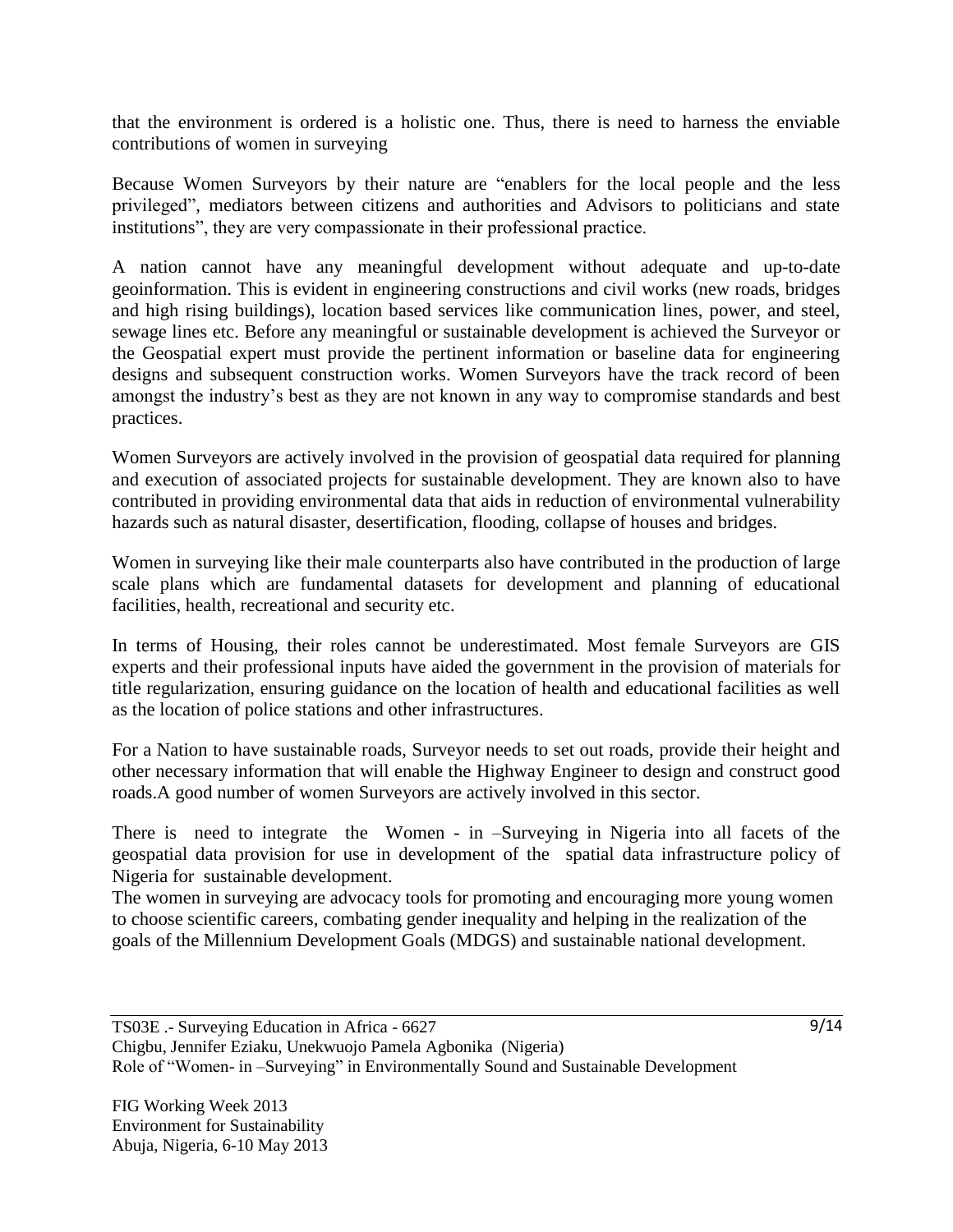## **2.8 Challenges of Women In Surveying In Nigeria**

Women face many obstacles in their efforts to contribute positively to environmentally sustainable development and management.

- One of the most devastating of these obstacles is the poverty that large numbers of women face daily.
- In addition, women face perils from indoor air pollution from cooking fires and the burning of bio-mass, the carrying of heavy loads, unsafe water supplies and inadequate sanitation, the use of household chemicals and other environmentally unsound practices.
- Women are further hindered in their capacity to respond to environmental challenges by a lack of resources which may be financial , information, agricultural inputs and discrimination from men, cruel cultures and traditions, poor education and gender neglect and perceived inequality, etc.
- They frequently have no rights to land ownership even when they may be the principal farmers.
- Their education and training is often neglected.
- Most importantly, even though women are critical stakeholders in environmentally sustainable development, they are seldom included at the policy and decision-making level of different governments, professional bodies and NGOS.

Evidently, in Nigeria, the Survey council of Nigeria (SURCON) which is the body legally empowered to regulate the practice of the surveying profession activities in the country in all ramifications has a Council made of 59 members, as follows:

- The President of the Council, who is appointed by the President of the Federal Republic of Nigeria,
- 36 Surveyors General of the States,
- The Director of Survey & Mapping, FCT,
- 12 Representatives elected by the Nigerian Institution of Surveyors,
- 5 Representatives of the Federal Government including the Surveyor General of the Federation and
- 4 Representatives of Institutions of higher learning offering Surveying & Geoinformatics.

However, only two women are in this council of fifty-nine members (59). In this council there is no way they can make a positive impact in policy and decision making level in this council.

Again, the Nigerian Institution of Surveyors (**NIS**), on whose auspices this global gathering is made today has a council which is the highest decision making body. The council is composed of the elected Executives Officers, representative of State Branches, Women-in-Surveying, the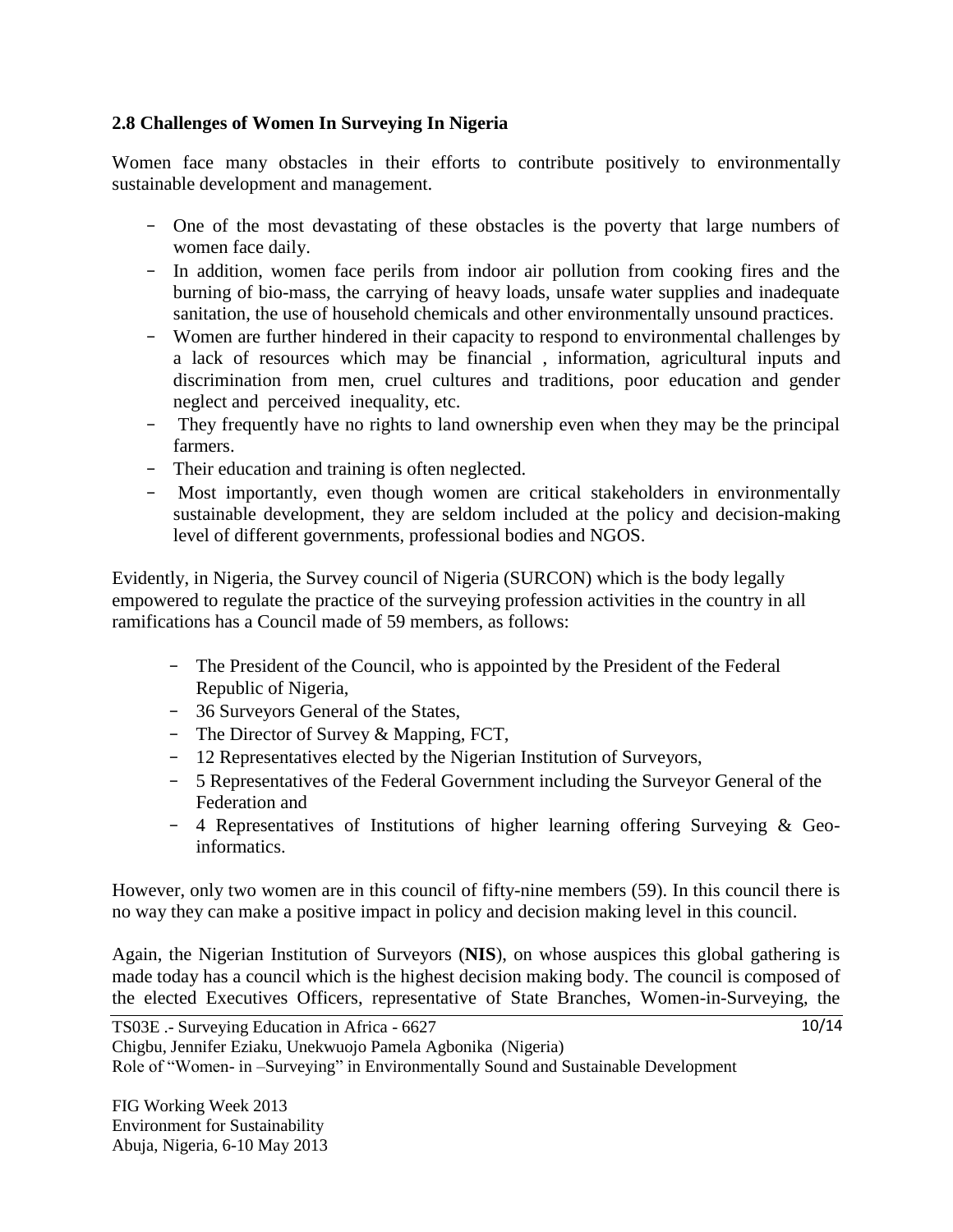Academia, Association of Private Practicing Surveyors (APPSN) and other recognised subgroup. Ironically, the council has less than three (3) women in their fold.The representation of women in Nigerian Institution of Surveyors (NIS) council and the Survey council of Nigeria (SURCON)show that the professional body and the regulatory body are not gender sensitive. Therefore, the contribution of women toward the overall development of the country will be minimal.This is inimical to the global objective of female integration to sustainable development. Women by their nature have varied preferences from men in choosing their academic field, and the pattern is similar in developing countries like Nigeria and most industrialized countries. Women are more likely to enroll in humanities, arts and education, with social sciences the next preference, while natural science and engineering is the least favored field

Women- in -Surveying face the challenges of male ego from subordinates, superiors and evencolleagues who mostly thinks that a woman should be in the kitchen or at best be in classrooms (UGWULEBO,2010).

### **2.9 Encouraging Women Participation In Sustainable Development-The Global Agenda.**

Women have been largely excluded from formal and traditional policy and decision-making roles regarding the environment, nonetheless, they have contributed meaningfully to the solution of environmental problems. It is important to observe that granting women an equitable role in environmental decision-making and management would bring to bear their full knowledge, experience and commitment to the solution of environmental problems, rather than merely as an effort to alleviate the symptoms of their disproportionate burden. Women must be seen as capable partners in sustainable development, and not simply as victims of environmental degradation or even solely as beneficiaries of development initiatives. In fact, environmentally sound and sustainable development cannot be attained unless women are permitted to enter the mainstream of environmental decision-making process and management. For women to respond to environmental challenges, they should have access to available resources: financial credits, information, agricultural inputs, and new and energy saving technologies and technical assistance. They should also have rights to land ownership since they may be the principal farmers.

Gender is a leading factor for understanding the intersections of the environment, sustainability and energy. The poor women are at a particular disadvantage from environmental degradation and lack of access to clean water and adequate, affordable energy.

Women"s primary role in agricultural production, food preparation and water and fuel collection positions them as vital partners in building and implementing sound environmental policies. However, investing in women is one of the most effective ways to advance sustainable development and fight global climate change, hence, the diverse roles and needs of women must be recognized and addressed in programs ranging from rural development to green job creation and urban revitalization.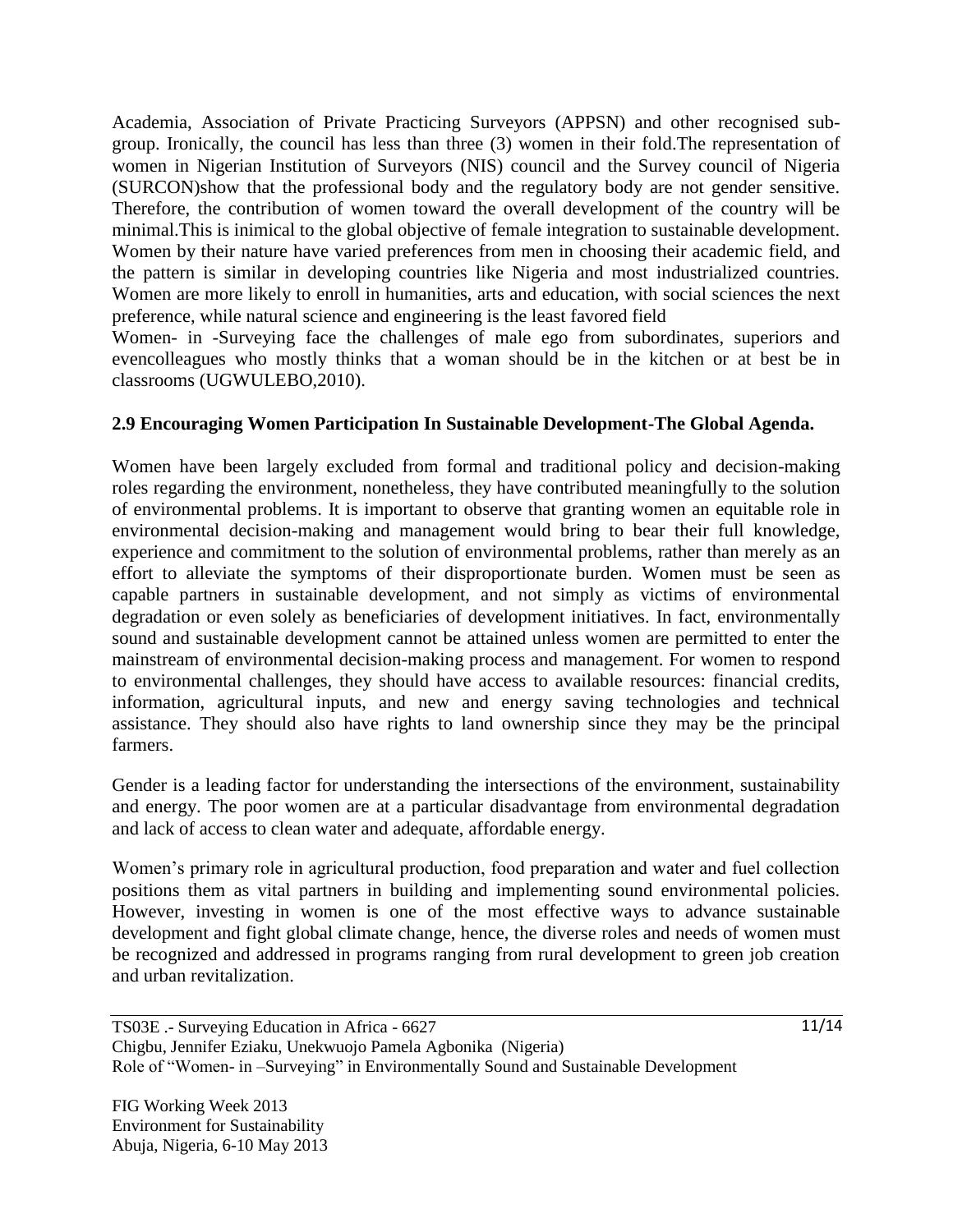Science and technology affect women and cut across all areas of life, particularly economics, education, training and the environment but they have little involvement in the forces that drive the changes which have such a great impact on their lives.

A fuller comprehension of women's role in the economic, social, cultural and political life of their communities, and their direct involvement in decision-making and planning in all sectors will help to ensure practical and sustainable solutions to environmental concerns that benefit the entire society.

# **3. CONCLUSION AND RECOMMENDATION**

# **3.1 Conclusion**

Government is called upon to offer modern geospatial techniques for the monitoring of erosion sites to develop the early warning system necessary to mitigate the loss of lives and property during disaster.

Government is also called upon to involve the use of maps in planning industrial location in order to reduce environmental pollution on the citizenry.

Poverty and nation-building are strange bedfellows, whether the poor are 20% or 85% of the population. A largely marginalized citizenry, increasingly crippled by poverty and the lack of basic needs, can hardly be expected to play its proper role in the development of the nation.

Nations are built by healthy and skilled citizens. On grounds of both equity and efficiency, we need to promote the access of the bulk of the Nigerian population to basic education, health, and housing.

Nigeria needs a social contract with its citizens as a basis for demanding their loyalty and support (Gambari, 2008). The challenges of nations building: The case of Nigeria)

The former President of Nigeria Olusegun Obasanjo recognized the importance of women education and he encouraged women to have interest in politics. "Gone are the days" he once said "when the rightful place of the woman is in the kitchen. When one educates a woman he has actually educated a nation

### **3.2 Recommendation**

Having critically looked at the enviable roles women are to play in sustenance of development, the following suggestions are hereby proffered:

- There is need for in Nigeria and in all developing economies to re-orient our value system towards the female gender and her contributions to overall national development.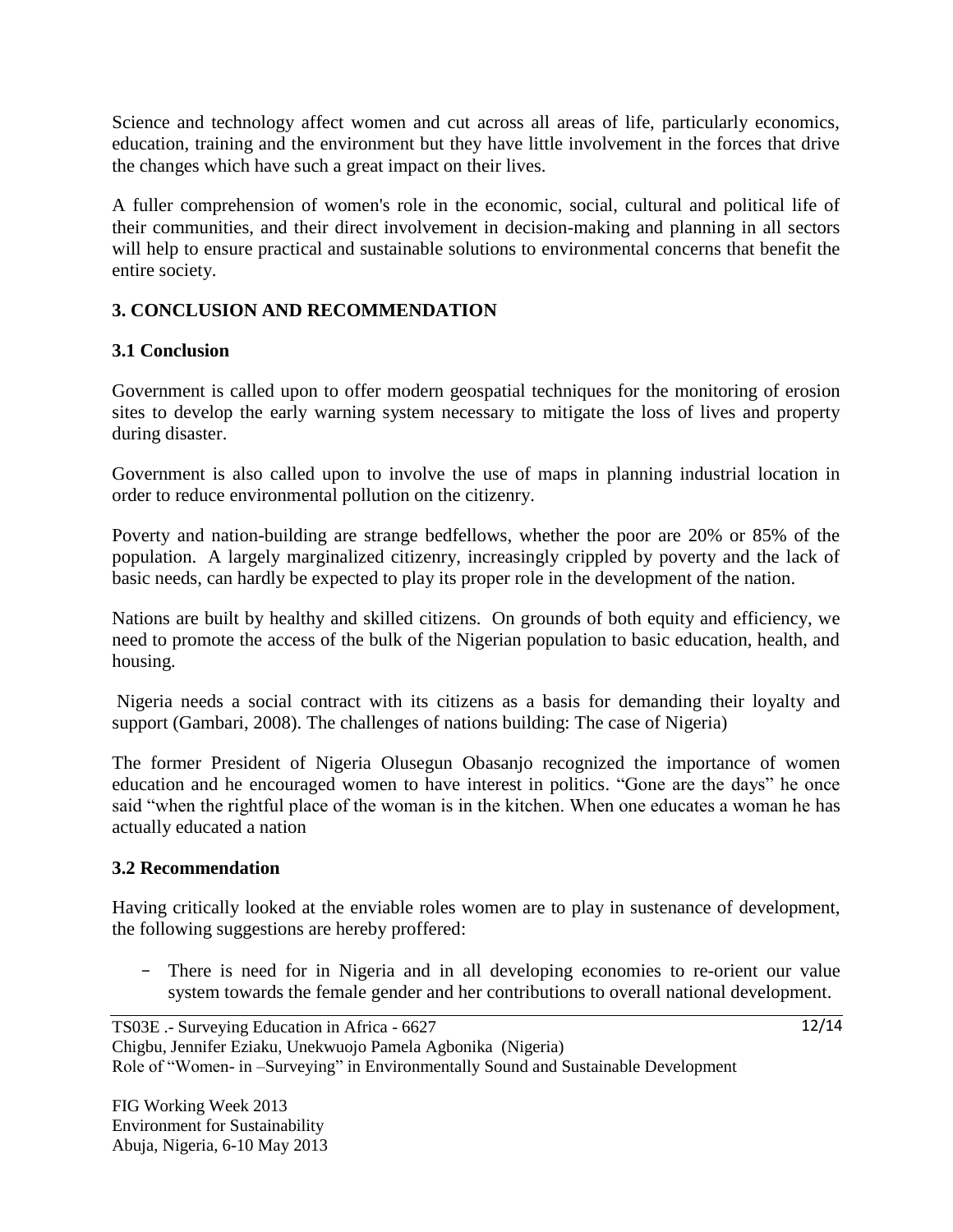- There is also need to vigorously pursuethe development (educationally and otherwise) of the female capacity (capacity building)so that her contributions would be properly harnessed.
- Nigeria should as a matter of fact implement the MGDs policy thrust on eradication of all forms of gender discrimination in the appointment of women to enviable positions especially those ones that have a multiplier or ripple effects on the environment and sustenance of development.
- Government, NGOS, Professional and regulatory bodies should encourage the formation of women professional groups that will foster sustainable development.
- Women who have made meaningful contributions to humanity like their male counterparts should be celebrated and immortalized. This will elicit more meaningful and sustainable contributions from the female professionals.

### **REFERENCES**

Asoegwu, O. (1996).Professional Liabilities of Surveyors. Lecture Notes, University of Nigeria, Enugu Campus.

Brundtland, G.H. (1987). Our Common Future. World Commission on Environment and Development. New York Oxford University Press, accessed 25th April 2008

Chelala, C. (200)*.* Women Taking Charge to Save the Environment. Published on Saturday,May 12, 2001.Boston Globe.

Gambari, A. (2008).The challenges of nations building: The case of Nigeria.

Jiggins, J. (1994). Changing the Boundaries*:* Women-Centered Perspectives on Population and the Environment*.* Island Press, Washington Kufoniyi, O. (1998*):* "Basic Concepts in Geographic Information Systems (GIS)". From Principles & Application of Geographic Information Systems- a series in Surveying & Geoinformatics. Published by Dept. of Surveying & Geoinformatics, University of Lagos, Nigeria.

Leke, O. (2009). Challenges of sustainable physical planning and development in metropolitan Lagos. Journal of sustainable development vol.2, No.1 March, 2009.

Magel, I.H. (2005). 'About Surveyors' commitment, role and education for society and Sustainable development', keynote address presented at the Opening Ceremony of the 8<sup>th</sup>.

TS03E .- Surveying Education in Africa - 6627 Chigbu, Jennifer Eziaku, Unekwuojo Pamela Agbonika (Nigeria) Role of "Women- in –Surveying" in Environmentally Sound and Sustainable Development